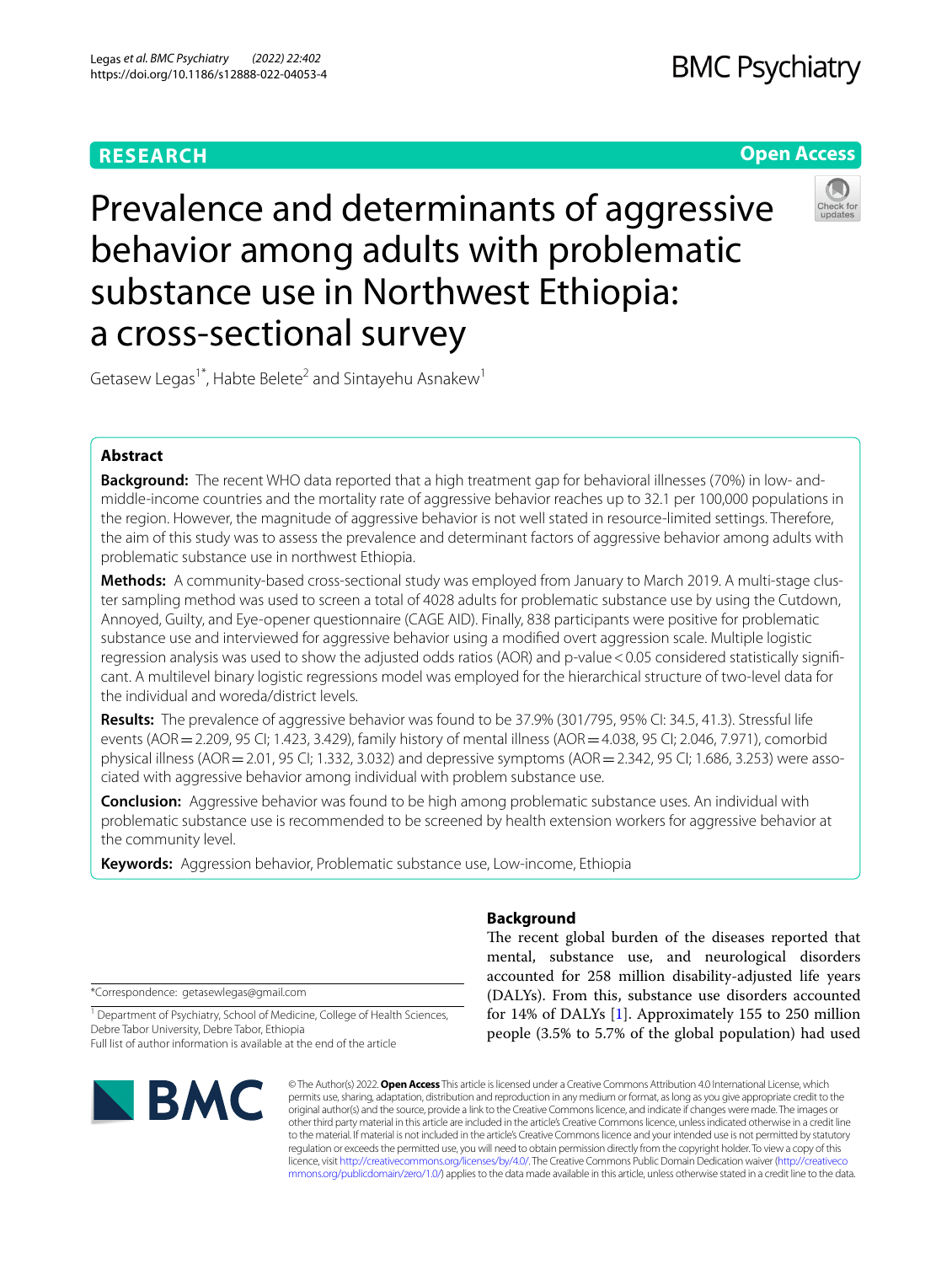illicit drugs at least once in the past year and 16 to 38 million people are estimated problematic drug users [[2](#page-6-0), [3](#page-6-1)]. The common risk factor of aggressive behavior in problematic substance use is an impairment of judgment due to substance intoxication [\[4](#page-6-2), [5](#page-6-3)]. According to the World Health Organization report, in the modern emergency health care service, up 45% of substance emergency cases are presented with alcohol-related behavioral problems [[6\]](#page-6-4).

Aggressive behavior is a serious risk for mortality and morbidity and can include hostility, impulsivity, violence, and irritability [\[7](#page-6-5)]. Aggressive or violent behavior is responsible for 1.43 million deaths worldwide. The mortality rate of violent behavior is reached up to 32.1 per 100,000 populations in low- and middle-income countries [[8,](#page-6-6) [9\]](#page-6-7). Problematic substance uses such as alcohol use had often the risk of aggressive behavior  $[10-12]$  $[10-12]$  $[10-12]$ , 20–50% of alcohol-dependents had an incidence of violent behavior. Even alcohol abuse or dependency is more risk for aggressive or violent behavior [[13](#page-6-10)[–18](#page-6-11)].

In the USA, 35% of committed violence have occurred under the infuence of drugs [[19\]](#page-6-12) while problematic substance use was responsible for up to 92% of domestic violence. Especially, stimulants are a promoter of violent behavior by reducing impulse control [[20\]](#page-6-13). Intoxication and withdrawal symptoms of various substances can induce aggressive behavior with or without comorbid mental illness [\[21](#page-6-14), [22](#page-6-15)].

The prevalence of aggressive behavior among problematic substance use varied across the globe. The prevalence of aggressive behavior among adults with problematic substance use ranged from 2.41% in India [\[23](#page-6-16)] to 95% in Malaysia  $[24]$  $[24]$ . The other study also showed that the prevalence of aggressive behavior among problematic substance users in India ranged from 35.2% [[25\]](#page-6-18) to 73% [[26\]](#page-6-19). And the higher prevalence of aggressive behavior was reported, 32.5% in Iran [[27\]](#page-6-20), 62% in the UK [[28](#page-6-21)], and 39.68% in Spain [\[29](#page-6-22)].

In Africa, the magnitude of aggressive behavior was reported from  $27.6\%$  in Nigeria $[30]$  $[30]$  to  $65.5\%$  in South Africa [\[31](#page-6-24)]. A number of factors were reported as a risk for aggressive behavior in problematic substance users across diferent studies. Accordingly, male sex [\[32](#page-6-25)], stressful life events [\[33–](#page-6-26)[35\]](#page-6-27), low level of perceived social support [\[36](#page-6-28), [37\]](#page-6-29), family maladjustment [[33,](#page-6-26) [37\]](#page-6-29), depressive symptoms [[38\]](#page-6-30), family history of substance abuse [[26\]](#page-6-19), history of abuse [[32](#page-6-25), [38\]](#page-6-30), family history of mental illness [[26\]](#page-6-19), and comorbid physical illness were signifcantly associated with aggressive behavior [\[26](#page-6-19)].

In Ethiopia, the prevalence of aggressive behavior among schizophrenia and bipolar patients was 26.6% and 29.4% respectively [\[39](#page-6-31), [40](#page-6-32)]. But there is no study is conducted to assess the magnitude of aggressive behavior in problematic substance use. However, in the Ethiopian university, 54.3% of the students were reported with committing at least one act of physical violence or aggression [[35\]](#page-6-27). Certain substance uses such as khat use, a natural stimulant with amphetamine-like efects, and alcohol use were found perceived causes of domestic violence, the perpetration of physical and sexual abuse through increasing anger and aggression [\[35,](#page-6-27) [41](#page-6-33)[–43](#page-6-34)].

Even though the link between problematic substance use and aggressive behavior has been well addressed in developed countries, this issue needs to be addressed in resource-limited countries like Ethiopia. In this regard, there might be a disparity across high-and-low-income countries regarding the link between problematic substance use and aggressive behavior as the culture, lifestyle, type of habit, and behavioral responses to negative conditions could vary in the two zones. Hence, assessing and showing aggressive behavior among problematic substance users is important to enforce policymakers and diferent stakeholders to integrate mental health services with health care centers. Although the ultimate psychopathology of aggressive behavior poses a brain neuropsychology base, the primary risk factors could be a broad bio-psycho-social dimension which would be afected by socioeconomic factors, culture, community attitude, personal traits, and environmental conditions. Therefore, assessing the magnitude of aggressive behavior in problematic substance uses in resource-limited countries is compulsory to provide valuable evidence, and to inspire other future research on this area. To the best of researchers' deep review, no research has been conducted in Ethiopia to address the magnitude of aggressive behavior among people with problematic substance use at the community level, where is the use of many substances such as alcohol drinking, khat chewing, and smoking is lawful. Therefore, this study was primarily intended to determine the prevalence and factors associated with aggressive behavior among problematic substance use in community residents of south Gondar zone, Northwest Ethiopia.

# **Methods**

## **Study design, period, and setting**

A community-based, cross-sectional study was employed between January to March 2019. The study was carried out in the South Gondar zone, Northwest, Ethiopia. The town is 99 km far from Bahir Dar (the capital city of the Amhara region) and 667 km far from Addis Ababa (the capital city of Ethiopia). Based on the 2007 census report; the total population size of South Gondar is estimated at 2,051,738. Alcohol, cannabis, nicotine (smoking), and khat are the most common available substances in the study area. All except cannabis are lawful in the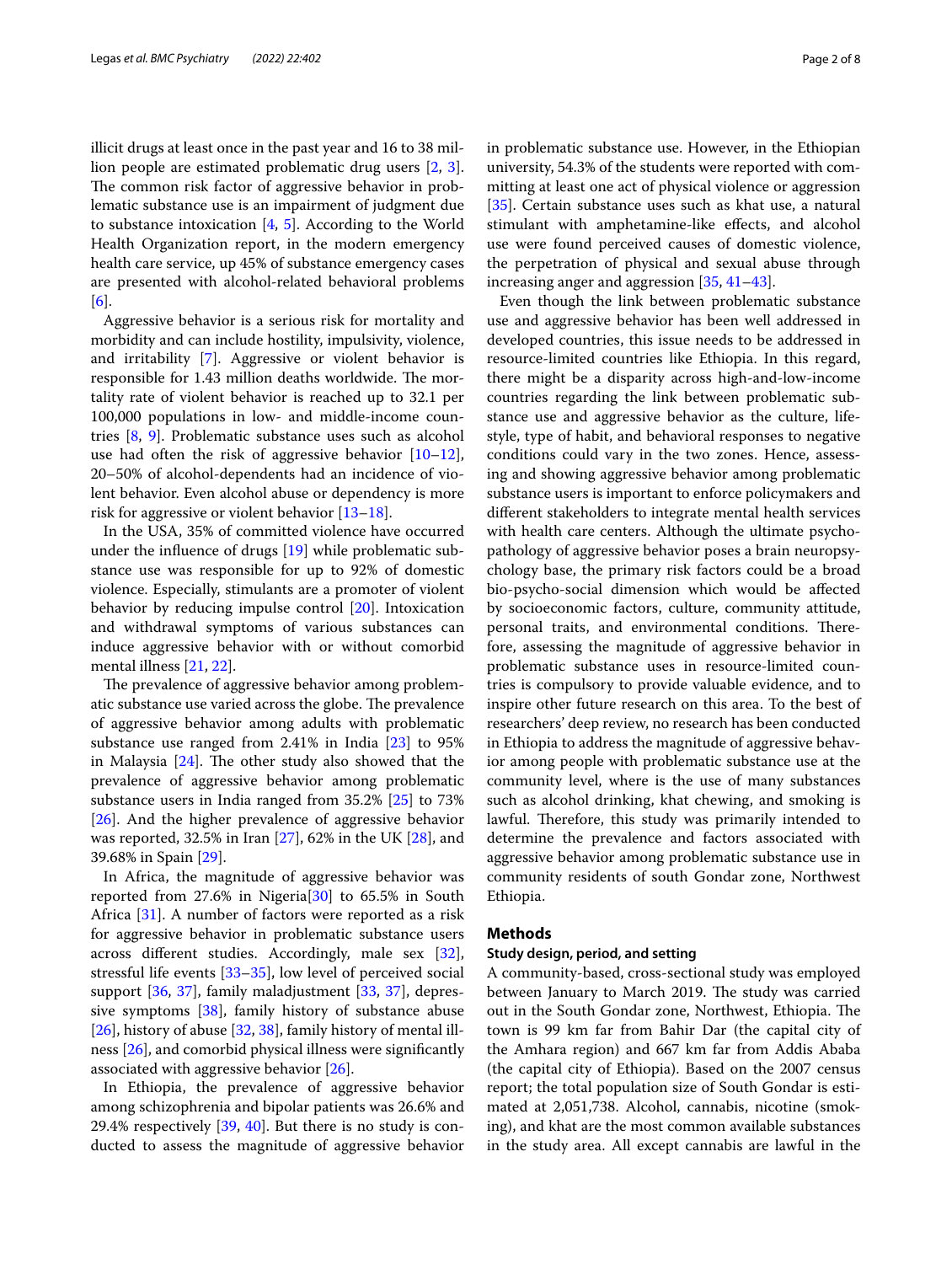community. In the study area, there is only one referral hospital that gave mental health services for problematic substance use and psychiatric disorders.

# **Study participants**

All adults who were living in the South Gondar zone were the source population. Study participants whose age was  $\geq$  18 years old and who lived for at least 6 months in the selected kebeles (the smallest administrative unit) were included in the study. On the other hand, adults who were unable to communicate due to severe illness were excluded.

# **Sample size determination**

The sample size has been calculated using Epi Info version 7 considering the following assumptions: the prevalence of aggressive behavior among problematic substance uses, 50% (as there was no previous study in the area); confdence limit, 5%; confdence level, 95%; design effect, 2; and non-response rate, 10%. Thus, a total sample size of 838 was obtained.

# **Sampling procedures**

A two-stage cluster sampling technique was utilized. First, we selected 4 woredas from the total of 15 woredas in the South Gondar Zone. Again, we randomly selected three kebeles in each of the selected 4 woredas. There were a total of 11,200 households in the selected kebeles. Then, screened all adults in each household for problematic substance use by using the CAGE AID questionnaire (Cut down, Annoyed, Guilty, and Eye-opener) until we get the calculated sample size of 838 adults with problematic substance uses. Based on the CAGE AID questionnaire, if a participant scores a minimum of two positive answers from a total of four questions, we considered problematic substance uses. We have screened 4028 adults for problematic substance use to get the calculated sample size of 838. Of those, 43 individuals have not assessed due to the reason 14 individuals were unable to communicate (complaining of illness), 15 individuals terminate their interview, and the other 14 individuals were not voluntary for further interview. Finally, we assessed aggressive behavior among 795 residents who were positive for problematic substance use.

# **Method of screening for problematic substance uses**

Participants were asked in a separated and secured room whether they have problematic substance uses or not. A pretested, interviewer-administered, anonymous, semistructured, and standardized CAGE AID questionnaire was adapted. The data were collected by five mental health professionals and the questionnaire was translated into Amharic language (local working language). The training was given to the data collectors on the data collection tools and sampling techniques.

# **Measurements**

A 4 item of the CAGE AID questionnaire was used to screen problematic substance uses among community residents. Scoring of two or more positive answers from a total of four questions (yes/no) was considered problematic substance uses. Each item of questions was rated on a "yes" or "no" response which is valued at one point (1) and zero (0). CAGE-AID is an important tool to assess for other problematic drug uses (khat, tobacco, and cannabis) in addition to screening problematic alcohol uses in the community, and also has been utilized by previous Ethiopian studies [[44,](#page-6-35) [45\]](#page-6-36).

Aggressive behavior among individuals with problematic substance use was assessed by using the modified overt aggression scale  $[46]$  $[46]$ . This tool has a total of 16 items with four categories that measure four types of aggressive behaviors, namely "verbal aggression", "aggression against property", "auto-aggression", and "physical aggression. The weighted value for every four subscales is different and the total score is 40. The verbal aggression subscale has a weight of  $\times$  1; which means, any score on this subscale should be multiplied by 1. The subscale against property has a weight of  $\times$  2; the auto-aggression subscale has  $\times$  3, while the physical aggression subscale has a weight of  $\times$  4. Aggression is expressed on five Likert scales which refect the severity of the aggressive behavior (severity scores ranging from 0 (no aggression) to 4 points (maximum violence) for each category. A scoring of 3 or more (out of 40) was defned as having aggressive behavior [[46](#page-6-37)] and the tool was validated in Nigeria [\[47](#page-6-38)]. The Cronbach's alpha for the tool was 0.84.

The depressive symptom was measured using the patient health questionnaire (PHQ-9). PHQ-9 has nine items and each item has rated on a four-point scale, 0 (not at all), 1 (several days), 2 (more than half the days), and 3 (nearly every day) with the total score ranging from 0 to 27. Then a score of five or more on the PHQ-9 questionnaire indicates the presence of depressive symptoms for the last two weeks. PHQ-9 was validated in Ethiopia with the sensitivity and specifcity of 86% and 67%, respectively [[48\]](#page-6-39). Stressful life events were measured using a 12-item of List of Threatening Experiences(LTE), and the presence of stressful life events was explained by experiencing one or more stressful life events in the last 6 months [[49](#page-6-40)].

Social support was assessed using a three-item Oslo social support scale which has three items with a range of between three and fourteen. From a total score of 14, scoring of 12–14 was categorized as strong support; a score of 9–11 was categorized as moderate social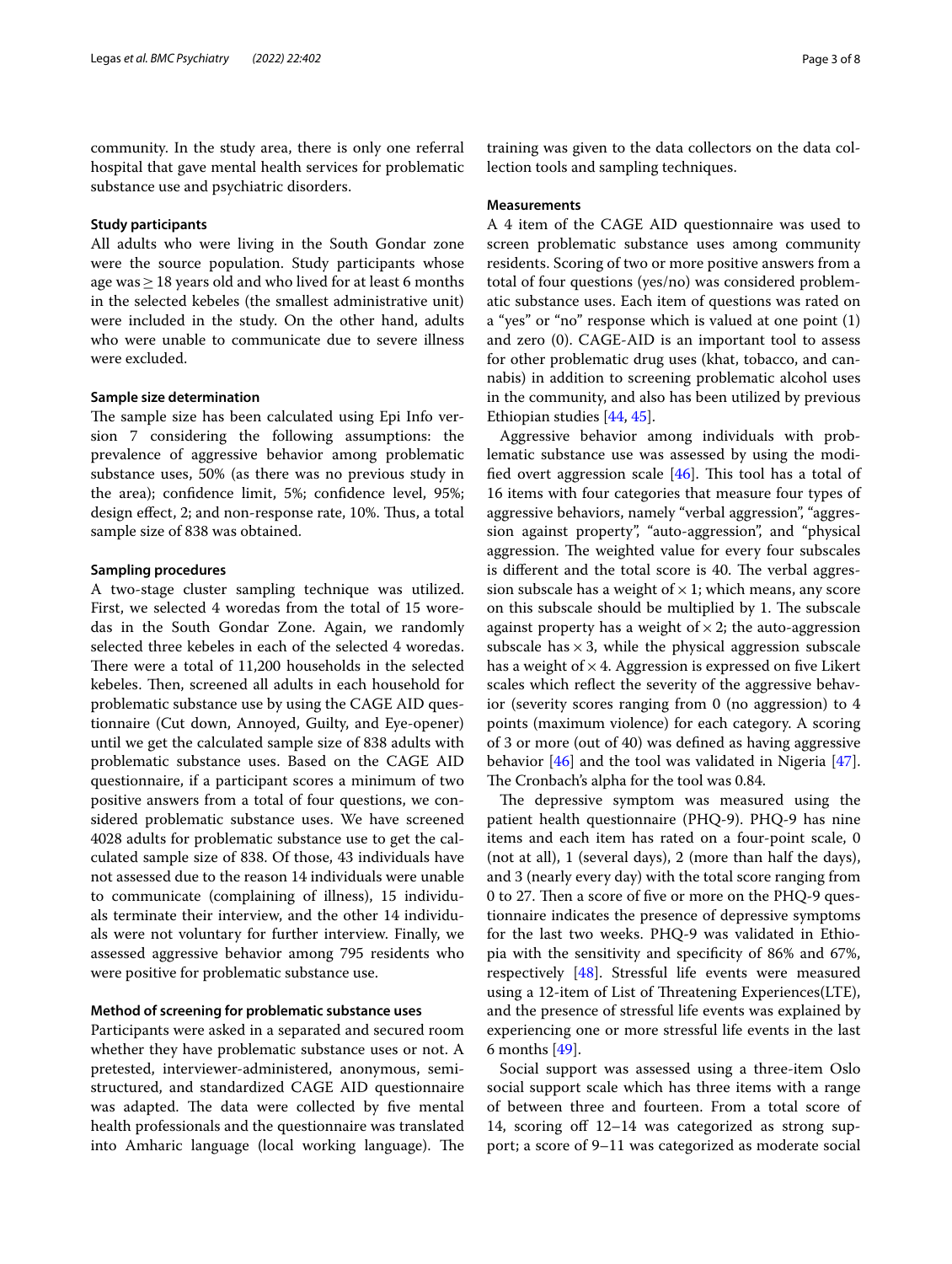support; and a score of 3–8 was categorized as poor social support [[50\]](#page-7-0). Perceived stigma among adults with problematic substance use was assessed using the Perceived Stigma Substance Abuse Scale. The instrument has 8 items with four Likert scales from strongly disagree to strongly agree. The total score ranges from 8 to 32 and individuals with higher scores from the mean indicate having greater perceived stigma [[51\]](#page-7-1).

A family history of mental illness was assessed by asking the participants whether there is a known family member who had a diagnosis of a mental illness or not. Clinical variables such as comorbid chronic medical illnesses and previous history of aggressive behavior were assessed by asking the participant if they had any diagnosed medical, surgical, or neurological illness and aggressive behavior before the study.

Socioeconomic factors such as participants' level of education were categorized as uneducated (who were unable to read and write), and educated (who were able to read and write). Their living circumstance was checked if they were living with their family or alone, and their job status had also checked if they had a job or not.

## **Data processing and analysis**

The data were entered into Epi data version 3.1 and analyzed by using Statistical Package for Social Science (SPSS) version 20. We present the result frequencies/ percentages, odds ratios, and adjusted odds ratios were calculated using logistic regression. A multilevel binary logistic regression model was constructed to account for the two-level data for the individual and the woreda/district level.

# **Results**

# **Socio‑demographic Characteristics**

A total of 795 respondents were interviewed with a response rate of 94.8%. The majority of the respondents 606 (76.2%) were male while 711 (89.4%) were Orthodox Christian by religion. More than half, 460 (57.9%) study participants were jobless. Regarding ethnicity, 751(94.5%) were Amhara. 644(81%) of study subjects was educated. Most of the respondents 512(64.4%) were currently not married and 643(80.9%) of the study subjects were residing in urban areas (Table [1\)](#page-3-0).

## **Psychosocial and clinical factors**

Of the total 795 participants, three hundred thirtysix (42.3%) had poor social support, three hundred seventy (46.5%) had perceived stigma due to their

<span id="page-3-0"></span>

|                                                           | <b>Table 1</b> Socio-demographic characteristics respondents in |  |  |  |  |  |  |
|-----------------------------------------------------------|-----------------------------------------------------------------|--|--|--|--|--|--|
| south Gondar zone, northwest Ethiopia, 2019 ( $n = 795$ ) |                                                                 |  |  |  |  |  |  |

| Variable            | Category              | Frequency  | Percentage     |  |
|---------------------|-----------------------|------------|----------------|--|
| Age                 | $18 - 40$             | 481        | 60.5%          |  |
|                     | > 40                  | 314        | 39.5%          |  |
| Sex                 | Male                  | 606        | 76.2%          |  |
|                     | Female                | 189        | 23.8%          |  |
| Ethnicity           | Amhara                | 751        | 94.5%          |  |
|                     | other                 | 44         | 5.5%           |  |
| Educational status  | Non-educated          | 151        | 19%            |  |
|                     | Educated              | 644        | 81%            |  |
| Religion            | Orthodox              | 711        | 89.4%          |  |
|                     | Muslim                | 84         | 10.6%          |  |
| Marital status      | Currently not married | 512        | 64.4%          |  |
|                     | Married               | 283        | 35.6%          |  |
| Living circumstance | With family           | 475        | 59.7%          |  |
|                     | Alone                 | 320        | 40.3%          |  |
| Residence           | Rural                 | 152        | 19.1%          |  |
|                     | Urban                 | 643        | 80.9%          |  |
| Job status          | Jobless<br>Has job    | 460<br>335 | 57.9%<br>42.1% |  |

<span id="page-3-1"></span>**Table 2** Distribution of psychosocial factors among respondents in south Gondar zone Northwest, Ethiopia, 2019 (*n*=795)

| Variable                         | Category | Frequency | Percentage |
|----------------------------------|----------|-----------|------------|
| Social support                   | Poor     | 336       | 42.3%      |
|                                  | Moderate | 286       | 36.0%      |
|                                  | Strong   | 173       | 21.7%      |
| Previous history aggression      | Yes      | 95        | 11.9%      |
| behavior                         | No.      | 700       | 88.1%      |
| Stigma                           | Yes      | 370       | 46.5%      |
|                                  | No.      | 425       | 53.5%      |
| Stressful life events            | Yes      | 106       | 13.3%      |
|                                  | No       | 689       | 86.7%      |
| Comorbid physical illness        | Yes      | 128       | 16.1%      |
|                                  | No       | 667       | 83.9%      |
| Depressive symptoms              | Yes      | 291       | 36.6%      |
|                                  | No.      | 504       | 63.4%      |
| Family history of mental illness | Yes      | 49        | 6.2%       |
|                                  | No       | 746       | 93.8%      |

problematic substance use and one hundred six (13.3%) were experienced at least one stressful life event. Regarding clinical factors; one hundred twentyeight (16.1%) of participants had a comorbid chronic physical illness, and two hundred ninety-one (36.6%) had depressive symptoms. Forty-nine (6.2%) of individuals had a family history of mental illness and seven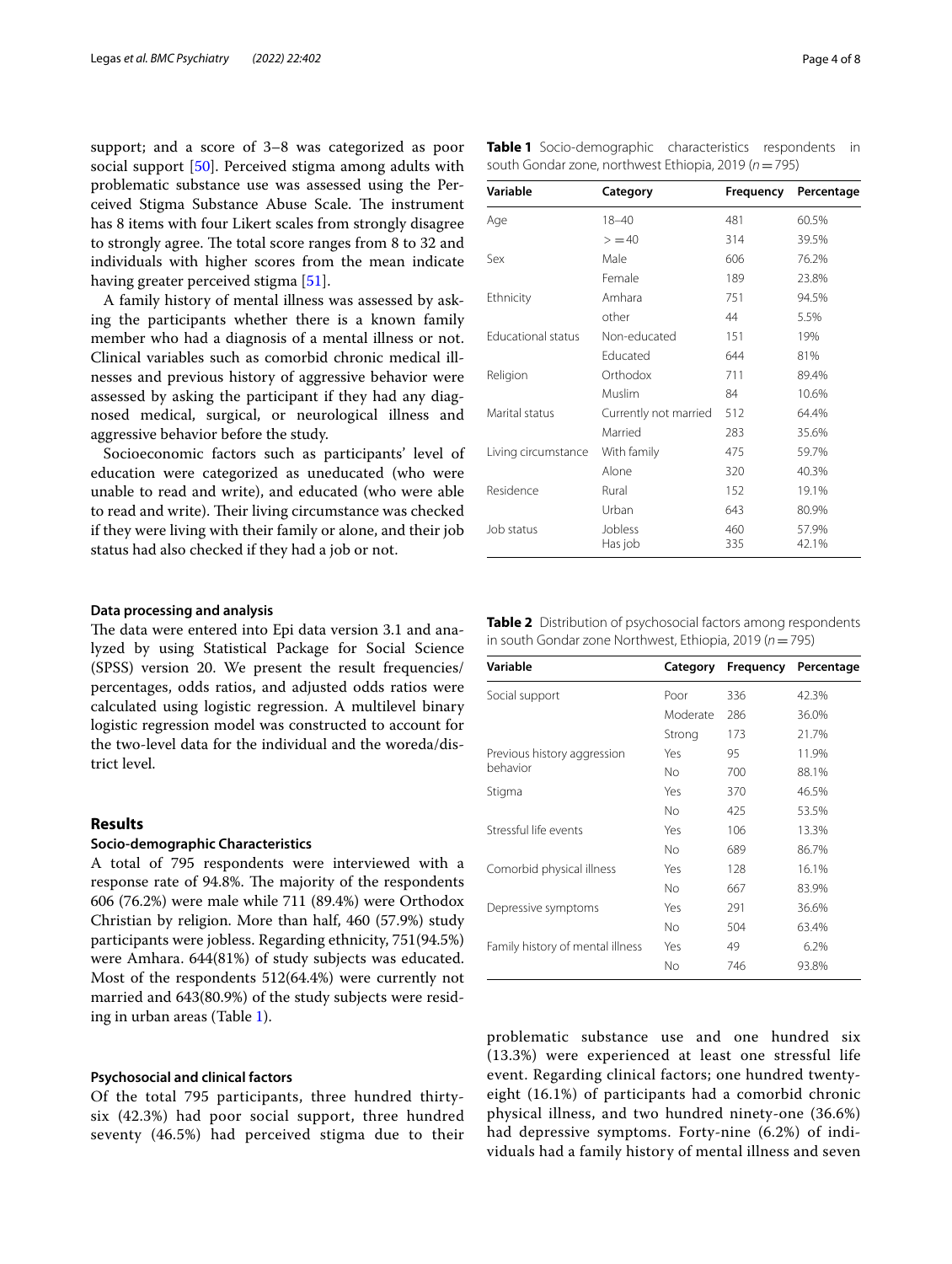hundred (88.1%) of problematic substance users hadn't a previous history of aggressive behavior (Table [2\)](#page-3-1).

# **Prevalence of Aggressive Behavior**

Aggressive behavior in problematic substance use was 301/795, 37.9% (95% CI: 34.5, 41.3). Regarding the domains of aggressive behavior; verbal aggression was the highest domain eighty (26.6%) and auto aggression was the lowest fifty-five (18.3%). Physical aggression was seventy-three (24.3%) while aggression against property was sixty-two (20.6%).

# **Determinant Factors of Aggressive Behavior**

In this study, the previous history of aggression behavior, co-morbid physical illness, depressive symptoms, stressful life events, and family history of mental illness were associated with aggressive behavior on bivariate analysis. While, co-morbid physical illness, depressive symptoms, stressful life events, and family history of mental illness were found to be signifcantly associated with aggressive behavior among adults with problematic substance use on multivariable analysis (Table [3\)](#page-4-0).

# **Multilevel analysis**

The results of the multilevel binary logistic regression analyses are reported in Table [4.](#page-4-1) This examination showed that aggressive behavior was not varied significantly across woredas /districts ( $\beta$  = 0.082, *p* = 0.231). Model 1 presents the effects of individual-level of variables. For the individual-level variables; comorbid physical illness, family history of mental illness, depressive symptoms, and stressful life events were associated with aggressive behavior (Table [4\)](#page-4-1).

<span id="page-4-1"></span>**Table 4** Multilevel logistic regression analyses of contributing factors to aggressive behavior among participants

| Model 1 Fixed effects β          |       |          |       |             |  |  |
|----------------------------------|-------|----------|-------|-------------|--|--|
| <b>Model variables</b>           | в     | P        | OR    | 95% CI      |  |  |
| Intercepts                       | .082  | .231     |       |             |  |  |
| Comorbid physical illness        | .692  | .001     | 201   | 1.332-3.032 |  |  |
| Depressive symptoms              | .851  | < .001   | 2.342 | 1.686-3.253 |  |  |
| Family history of mental illness | 1.396 | < .001   | 4.038 | 2.046-7.971 |  |  |
| Stressful life events            | 792   | < .001   | 2.209 | 1.423-3.429 |  |  |
| Model $x^2 =$                    | 1.138 | P < 0.01 |       |             |  |  |

# **Discussion**

Aggressive behavior has a major impact on mortality through homicide or suicide and is the main reason for emergency admission among many psychiatric patients. In the current human psychological problems, aggressive behavior is the primary cause of many conficts, injuries, and crimes, and recent studies showed that up to 35% of emergency department visits are directly or indirectly substance-related problems [[52\]](#page-7-2). In this regard, substance misuse is responsible for leading to aggressive behavior which could increase morbidity and mortality that cause imprisonment, and limits social interaction in the community.

The prevalence of aggressive behavior in this study was 37.9% (95% CI: 34.5, 41.3). The current study was similar to a study done in India which was 35.3% [\[25\]](#page-6-18) and 39.7% in Spain [\[29\]](#page-6-22). However, the magnitude of aggressive behavior in the current study was lower than in studies done in Malaysia 95%  $[24]$  $[24]$ , the UK 62%  $[28]$  $[28]$ , and South Africa 65.5%  $[31]$  $[31]$ . But, the finding was higher than studies conducted in Iran 32.5% [[27\]](#page-6-20) and Nigeria 27.6% [\[30](#page-6-23)]. The variation might be due to the number of participants

<span id="page-4-0"></span>**Table 3** Bivariate and multivariate analysis of aggressive behavior among problematic substance use in south Gondar zone, northwest Ethiopia 2019

| <b>Variables</b>                        | Category  | Aggressive behavior |     | <b>COR 95% CI</b> | <b>AOR 95% CI</b>    | P-value |
|-----------------------------------------|-----------|---------------------|-----|-------------------|----------------------|---------|
|                                         |           | Yes                 | No  |                   |                      |         |
| Comorbid physical illness               | Yes       | 72                  | 56  | 2.46 (1.68, 3.61) | $2.07(1.37, 3.11)$ * | 0.001   |
|                                         | No        | 229                 | 438 |                   |                      |         |
| Previous history of aggressive behavior | Yes       | 46                  | 49  | 1.64 (1.06, 2.52) | 1.56(0.99, 2.46)     | 0.56    |
|                                         | <b>No</b> | 255                 | 445 |                   |                      |         |
| Stressful life event                    | Yes       | 58                  | 48  | 2.218(1.46, 3.35) | $2.09(1.36, 3.23)$ * | 0.0001  |
|                                         | <b>No</b> | 243                 | 446 |                   |                      |         |
| Depressive symptoms                     | Yes       | 143                 | 148 | 2.12(1.52, 2.85)  | $2.16(1.58, 2.94)$ * | 0.0001  |
|                                         | <b>No</b> | 158                 | 346 |                   |                      |         |
| Family history of mental illness        | Yes       | 35                  | 14  | 4.51(2.38, 8.54)  | 3.94 (2.02, 7.69) *  | 0.0001  |
|                                         | No        | 266                 | 480 |                   |                      |         |

 $p$  < 0.05, COR = crude odds ratio; AOR = adjusted odds ratio; 1 = reference group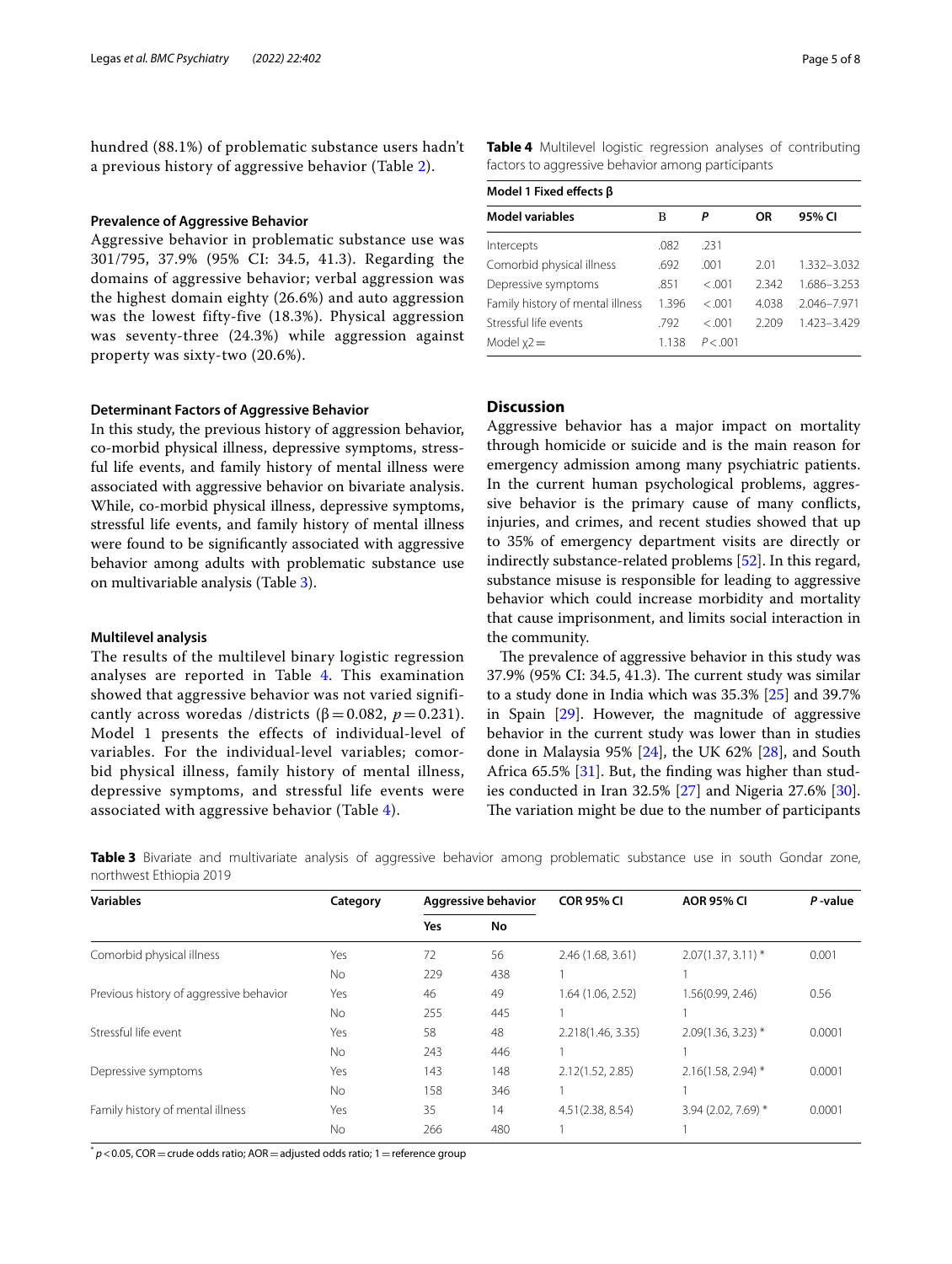in the study. That is, a study was done in the UK, only 86 individuals were included, in Nigeria 298, Iran 280, Malaysia 200, and in South Africa, 84 study participants were included. The other possible reason might be the diference in the assessment tool; used Ahvaz Aggression Questionnaire (AAQ), Malaysia Aggression Questionnaires (AQ) scale, and India used Buss and Perry Aggression Questionnaire. But, we utilized the overt modifed aggression scale. The other possible reason for this discrepancy might be cultural diferences.

Regarding the associated factors, we found an association between depressive symptoms and aggressive behavior. The finding of this study was similar to studies done in the USA and Ethiopia [\[38](#page-6-30), [53\]](#page-7-3). Moreover, irritability or impulsivity is frequently observed in people with depressive symptoms and correlates positively with aggressive behavior [[54–](#page-7-4)[56](#page-7-5)].

Our study also identifed family history of mental illness had a statistically signifcant positive correlation with aggressive behavior. The finding has been supported by studies done in India and the USA [[26](#page-6-19), [38](#page-6-30)]. In this regard, the efect of genetic predisposition has been explained as biological predisposing factors [\[57](#page-7-6), [58](#page-7-7)], and evidence explains that a family history of behavioral illness has been associated with a higher rate of impulsive and aggressive behavior [[59\]](#page-7-8).

We found an association between comorbid physical illness and aggressive behavior. The finding was supported by other studies  $[60, 61]$  $[60, 61]$  $[60, 61]$  $[60, 61]$  $[60, 61]$ . The possible reason might be medical illness and neurological disorders can increase the risks of anger or aggressive behavior [[56,](#page-7-5) [62](#page-7-11)]. The dual effect of their behavioral problems and the burden of physical illness might worsen and lead to dissatisfaction in their life which might be exposed to aggressive behavior.

The odds of developing aggressive behavior were found higher among participants who experienced stressful life events than their counterparts. The finding was supported by previous studies [[34,](#page-6-41) [63\]](#page-7-12). Experience of stressful life events has a strong link with amplifcation of aggressive behavior [[64\]](#page-7-13) or exposure to stressful life events has associated with reactive aggression [[63](#page-7-12)], and high stress in young people has a direct impact on the development of substance use and aggressive behavior [[65\]](#page-7-14). Even some people who have low activity of catechol-O-methyltransferase and monoamine oxidase A genes are more sensitive to stressful life events that exhibited higher levels of aggressive behavior [\[66](#page-7-15)].

# **Limitations of the study**

Interpretation of our fndings is hindered by many limitations, including the cross-sectional design, which impedes causal inferences. The other limitation is

female participants were small which may hamper the representativeness of our fndings.

# **Conclusion**

Aggressive behavior among problematic substance users was found to be high. Having comorbid depression, a family history of mental illness, comorbid medical/surgical illness, stressful life events, and poor social support were the signifcant predictors of aggressive behavior. Therefore, in addition to control of amendable factors, regular screening of aggressive behavior in problematic substance uses at the community level is recommended.

## **Acknowledgements**

We acknowledge Debre Tabor University for sponsoring the study. We would like also to acknowledge data collectors and study participants.

#### **Author's contribution**

GL and HB conceived the study and were involved in the study design, analysis, report writing, and drafted the manuscript. SA was involved in the study design and proposal development. All authors reviewed the manuscript. The authors read and approved the fnal manuscript.

## **Funding**

This study was supported by Debre Tabor University (2019/01) for data collection. But the authors received no specifc funding for this study.

## **Availability of data and materials**

All relevant data are available in the manuscript.

# **Declarations**

## **Competing interests**

The authors declare no competing interests.

#### **Ethical approval and consent to participate**

All methodological procedures were performed under the declaration of Helsinki and the ethical clearance was obtained from the ethical review committee of Debre Tabor University. Confdentiality was maintained by omitting the name of the study subjects. Their right to stop in the middle of the interview was also assured. All participants were informed about the aim and advantages of the study, and then informed consent was taken from all study subjects and their legal guardians for non-educated study participants. All methods also were carried out in accordance with relevant guidelines and regulations.

#### **Consent for publication**

Not applicable.

## **Competing of interests**

The authors have no competing interest.

### **Author details**

<sup>1</sup> Department of Psychiatry, School of Medicine, College of Health Sciences, Debre Tabor University, Debre Tabor, Ethiopia. <sup>2</sup> Department of Psychiatry, College of Medicine and Health Sciences, Bahir Dar University, Bahir Dar, Ethiopia.

Received: 10 December 2021 Accepted: 10 June 2022 Published online: 15 June 2022

### **References**

<span id="page-5-0"></span>1. Whiteford HA, Ferrari AJ, Degenhardt L, Feigin V, Vos T. The global burden of mental, neurological and substance use disorders: an analysis from the Global Burden of Disease Study 2010. PLoS ONE. 2015;10(2): e0116820.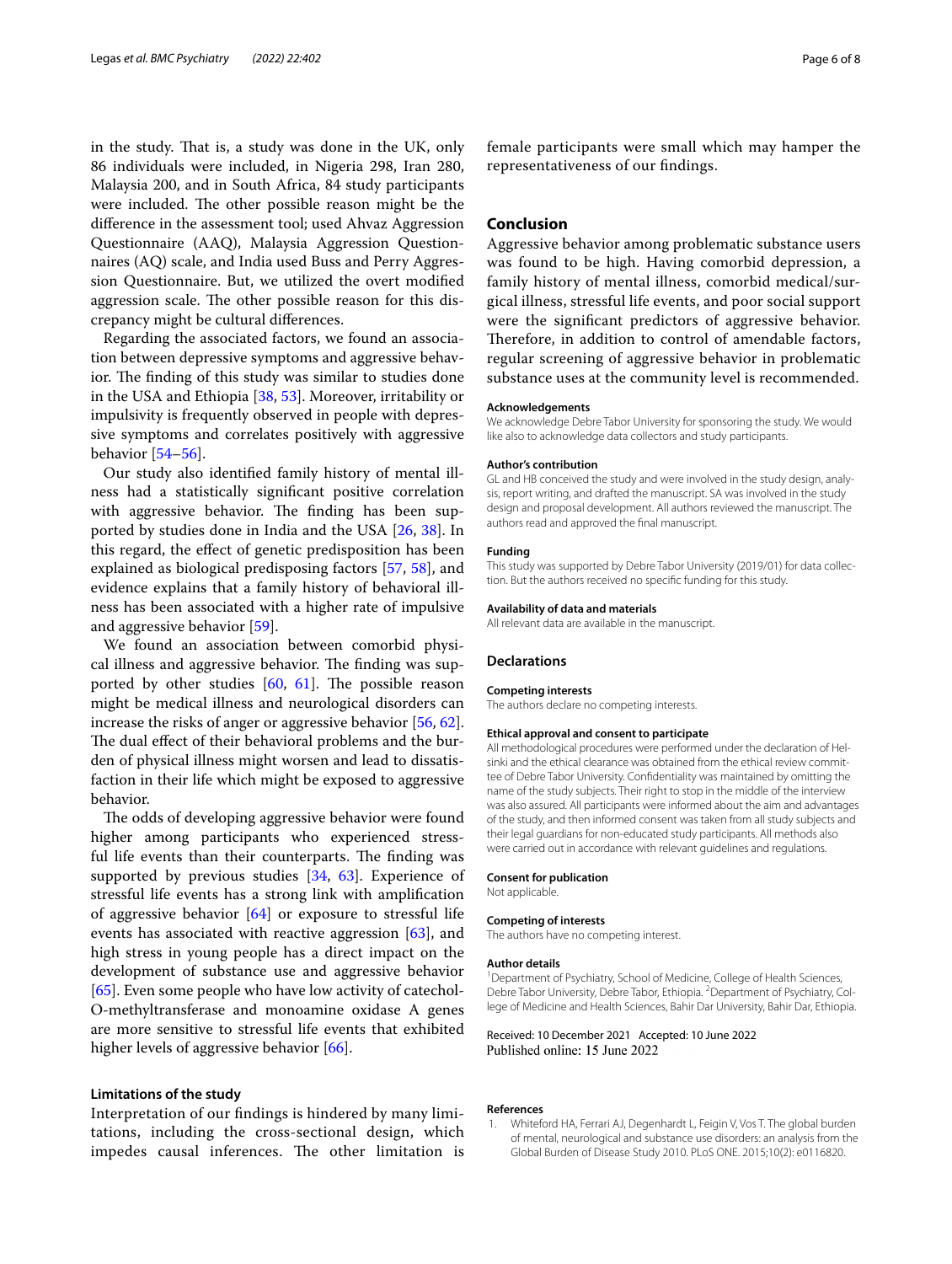- <span id="page-6-0"></span>2. Wu L-T. Substance abuse and rehabilitation: responding to the global burden of diseases attributable to substance abuse. Substance abuse and rehabilitation. 2010;1:5.
- <span id="page-6-1"></span>3. Degenhardt L, Mathers B, Guarinieri M, Panda S, Phillips B, Strathdee S, et al. Reference Group to the United Nations on HIV and injecting drug use. Meth/amphetamine use and associated HIV: Implications for global policy and public health Int J Drug Policy. 2010;21(5):347–58.
- <span id="page-6-2"></span>4. Schubert CA, Mulvey EP, Glasheen C. Infuence of mental health and substance use problems and criminogenic risk on outcomes in serious juvenile ofenders. J Am Acad Child Adolesc Psychiatry. 2011;50(9):925–37.
- <span id="page-6-3"></span>5. Fite PJ, Colder CR, Lochman JE, Wells KC. Pathways from proactive and reactive aggression to substance use. Psychol Addict Behav. 2007;21(3):355.
- <span id="page-6-4"></span>World Health Organization. Alcohol and injury in emergency department: Summary of the report from the WHO Collaborative Study on Alcohol and Injuries. World Health Organization Report number I. 2007. [https://](https://apps.who.int/iris/handle/10665/43581) [apps.who.int/iris/handle/10665/43581.](https://apps.who.int/iris/handle/10665/43581)
- <span id="page-6-5"></span>7. Comai S, Tau M, Gobbi G. The Psychopharmacology of Aggressive Behavior: A Translational ApproachPart 1 Neurobiology. J Clin Psychopharmacol. 2012;32(1):83–94.
- <span id="page-6-6"></span>8. Siever LJ. Neurobiology of aggression and violence. Am J Psychiatry. 2008;165(4):429–42.
- <span id="page-6-7"></span>9. Krug EG, Mercy JA, Dahlberg LL, Zwi AB. The world report on violence and health. The lancet. 2002;360(9339):1083–8.
- <span id="page-6-8"></span>10. Hoaken PN, Stewart SH. Drugs of abuse and the elicitation of human aggressive behavior. Addict Behav. 2003;28(9):1533–54.
- 11. Chermack ST, Blow FC. Violence among individuals in substance abuse treatment: the role of alcohol and cocaine consumption. Drug Alcohol Depend. 2002;66(1):29–37.
- <span id="page-6-9"></span>12. Franklin FA, TAL II, Webster DW, Pan WK. Alcohol outlets and violent crime in Washington DC. West J Emerg Med. 2010;11(3):283.
- <span id="page-6-10"></span>13. Jafe JH, Babor TF, Fishbein DH. Alcoholics, aggression and antisocial personality. J Stud Alcohol. 1988;49(3):211–8.
- 14. Mayfeld D. Alcoholism, alcohol, intoxication and assaultive behavior. Diseases of the nervous system. 1976.
- 15. Nicol A, Gunn J, Gristwood J, Foggitt R, Watson JP. The relationship of alcoholism to violent behaviour resulting in long-term imprisonment. Br J Psychiatry. 1973;123(572):47–51.
- 16. Schuckit MA, Russell JW. An evaluation of primary alcoholics with histories of violence. J Clin Psychiatry. 1984;45(1):3–6.
- 17. Arseneault L, Moffitt TE, Caspi A, Taylor PJ, Silva PA. Mental disorders and violence in a total birth cohort: results from the Dunedin Study. Arch Gen Psychiatry. 2000;57(10):979–86.
- <span id="page-6-11"></span>18. Swanson JW, Holzer CE III, Ganju VK, Jono RT. Violence and psychiatric disorder in the community: evidence from the Epidemiologic Catchment Area surveys. Psychiatr Serv. 1990;41(7):761–70.
- <span id="page-6-12"></span>19. Baskin-Sommers A, Sommers I. Methamphetamine use and violence among young adults. J Crim Just. 2006;34(6):661–74.
- <span id="page-6-13"></span>20. Dinwiddie SH. Psychiatric disorders among wife batterers. Compr Psychiatry. 1992;33(6):411–6.
- <span id="page-6-14"></span>21. McKetin R, McLaren J, Riddell S, Robins L. Relationship between Methamphetamine Use and Violent Behaviour, The. BOCSAR NSW Crime and Justice Bulletins. 2006:16.
- <span id="page-6-15"></span>22. Lindqvist P, Allebeck P. Schizophrenia and assaultive behaviour: the role of alcohol and drug abuse. Acta Psychiatr Scand. 1990;82(3):191–5.
- <span id="page-6-16"></span>23. Tripathi M, Phookun H, Yadav J, Srivastava A, Talukdar U. Predictors of aggressive behaviours in drug de-addiction centre. Delhi Psychiatry Journal. 2012;15:79–84.
- <span id="page-6-17"></span>24. Fauziah I, Mohamad MS, Chong ST, Manaf AA. Substance abuse and aggressive behavior among adolescents. Asian Soc Sci. 2012;8(9):92.
- <span id="page-6-18"></span>25. Lyngdoh M, Akoijam BS, Agui RS, Singh KS. Sleep pattern, aggressive behavior and substance use among school students of Manipur: A crosssectional study. Indian J Public Health. 2019;63(3):239.
- <span id="page-6-19"></span>26. Tripathi MN, Phookun HR, Talukdar U, Srivastava AS, Yadav JS. Aggression in psychiatry: impact of family history, substance use, psychiatric history, and dual diagnosis. Dysphrenia. 2014;5(1).
- <span id="page-6-20"></span>27. Rounaghi M, Pakseresht S, Asiry S, Atrkar RZ. Relationship between aggression and addiction tendency among university students. J Holistic Nurs Midwifery. 2018;28(3):185–91.
- <span id="page-6-21"></span>28. Klee SW, Hilary. Violent crime, aggression and amphetamine: What are the implications for drug treatment services? Drugs: education, prevention and policy. 2001;8(1):73–90.
- <span id="page-6-22"></span>29. Fernández-Montalvo J, López-Goñi JJ, Arteaga A. Violent behaviors in drug addiction: Diferential profles of drug-addicted patients with and without violence problems. J Interpers Violence. 2012;27(1):142–57.
- <span id="page-6-23"></span>30. Chukwujekwu D, Stanley P. Prevalence and correlates of aggression among psychiatric in-patients at Jos University Teaching Hospital. Niger J Clin Pract. 2011;14(2):163–7.
- <span id="page-6-24"></span>31. Stols D, Van Heerden R, Van Jaarsveld A, Nel R. Substance abusers' anger behaviour and sensory processing patterns: An occupational therapy investigation. South African Journal of Occupational Therapy. 2013;43(1):25–34.
- <span id="page-6-25"></span>32. Elmasry NM, Fouad AA, Khalil DM, Sherra KS. Physical and verbal aggression among adolescent school students in Sharkia, Egypt: prevalence and risk factors. Egyptian journal of psychiatry. 2016;37(3):166.
- <span id="page-6-26"></span>33. Huang J, Tang J, Tang L, Chang HJ, Ma Y, Yan Q, et al. Aggression and related stressful life events among Chinese adolescents living in rural areas: A cross-sectional study. J Afect Disord. 2017;211:20–6.
- <span id="page-6-41"></span>34. Brown S, Fite PJ, DiPierro M, Bortolato M. Links between stressful life events and proactive and reactive functions of aggression. Journal of Aggression, Maltreatment & Trauma. 2017;26(6):691–9.
- <span id="page-6-27"></span>35. Gelaye B, Philpart M, Goshu M, Berhane Y, Fitzpatrick AL, Williams MA. Anger expression, negative life events and violent behaviour among male college students in Ethiopia. Scandinavian journal of public health. 2008;36(5):538–45.
- <span id="page-6-28"></span>36. Mu'taz Fuad Alradaydeh M, Alorani OI. The Relationship between Aggression and Perceived Social Support among University Students in Jordan.
- <span id="page-6-29"></span>37. Bibi N, Malik JA. Efect of social support on the relationship between relational aggression and family-maladjustment: Adolescents' perspective. Pakistan Journal of Psychological Research. 2016:63–76.
- <span id="page-6-30"></span>38. Chermack ST, Murray RL, Walton MA, Booth BA, Wryobeck J, Blow FC. Partner aggression among men and women in substance use disorder treatment: correlates of psychological and physical aggression and injury. Drug Alcohol Depend. 2008;98(1–2):35–44.
- <span id="page-6-31"></span>39. Belete H, Mulat H, Fanta T, Yimer S, Shimelash T, Ali T, et al. Magnitude and associated factors of aggressive behaviour among patients with bipolar disorder at Amanual Mental Specialized Hospital, outpatient department, Addis Ababa, Ethiopia: cross-sectional study. BMC Psychiatry. 2016;16(1):1–8.
- <span id="page-6-32"></span>40. Araya T, Ebnemelek E, Getachew R. Prevalence and associated factors of aggressive behavior among patients with schizophrenia at ayder comprehensive specialized hospital, Ethiopia. BioMed research international. 2020;2020.
- <span id="page-6-33"></span>41. Sharma V, Papaefstathiou S, Tewolde S, Amobi A, Deyessa N, Relyea B, et al. Khat use and intimate partner violence in a refugee population: a qualitative study in Dollo Ado. Ethiopia BMC public health. 2020;20:1–10.
- 42. Bulto LN, Dessie Y, Geda B. Magnitude, causes and characteristics of trauma victims visiting Emergency and Surgical Units of Dilchora Hospital, Eastern Ethiopia. The Pan African Medical Journal. 2018;30.
- <span id="page-6-34"></span>43. Lencha B, Ameya G, Baresa G, Minda Z, Ganfure G. Intimate partner violence and its associated factors among pregnant women in Bale Zone, Southeast Ethiopia: A cross-sectional study. PLoS ONE. 2019;14(5): e0214962.
- <span id="page-6-35"></span>44. Belete H, Mekonen T, Fekadu W, Legas G, Getnet A. Help seeking behavior for problematic substance uses in north-West Ethiopia. Substance abuse treatment, prevention, and policy. 2019;14(1):25.
- <span id="page-6-36"></span>45. Aklog T, Tiruneh G, Tsegay G. Assessment of substance abuse and associated factors among students of debre markos poly technique college in debre markos town, East Gojjam Zone, Amhara Regional State, Ethiopia, 2013. Global journal of medical research. 2013.
- <span id="page-6-37"></span>46. Kay SR, Wolkenfeld F, Murrill LM. Profles of aggression among psychiatric patients: II. Covariates and predictors. Journal of Nervous and Mental Disease. 1988.
- <span id="page-6-38"></span>47. Chukwujekwu D, Stanley P. The Modifed Overt Aggression Scale: how valid in this environment? Niger J Med. 2008;17(2):153–5.
- <span id="page-6-39"></span>48. Gelaye B, Williams MA, Lemma S, Deyessa N, Bahretibeb Y, Shibre T, et al. Validity of the patient health questionnaire-9 for depression screening and diagnosis in East Africa. Psychiatry Res. 2013;210(2):653–61.
- <span id="page-6-40"></span>49. Brugha T, Bebbington P, Tennant C, Hurry J. The List of Threatening Experiences: a subset of 12 life event categories with considerable long-term contextual threat. Psychol Med. 1985;15(1):189–94.